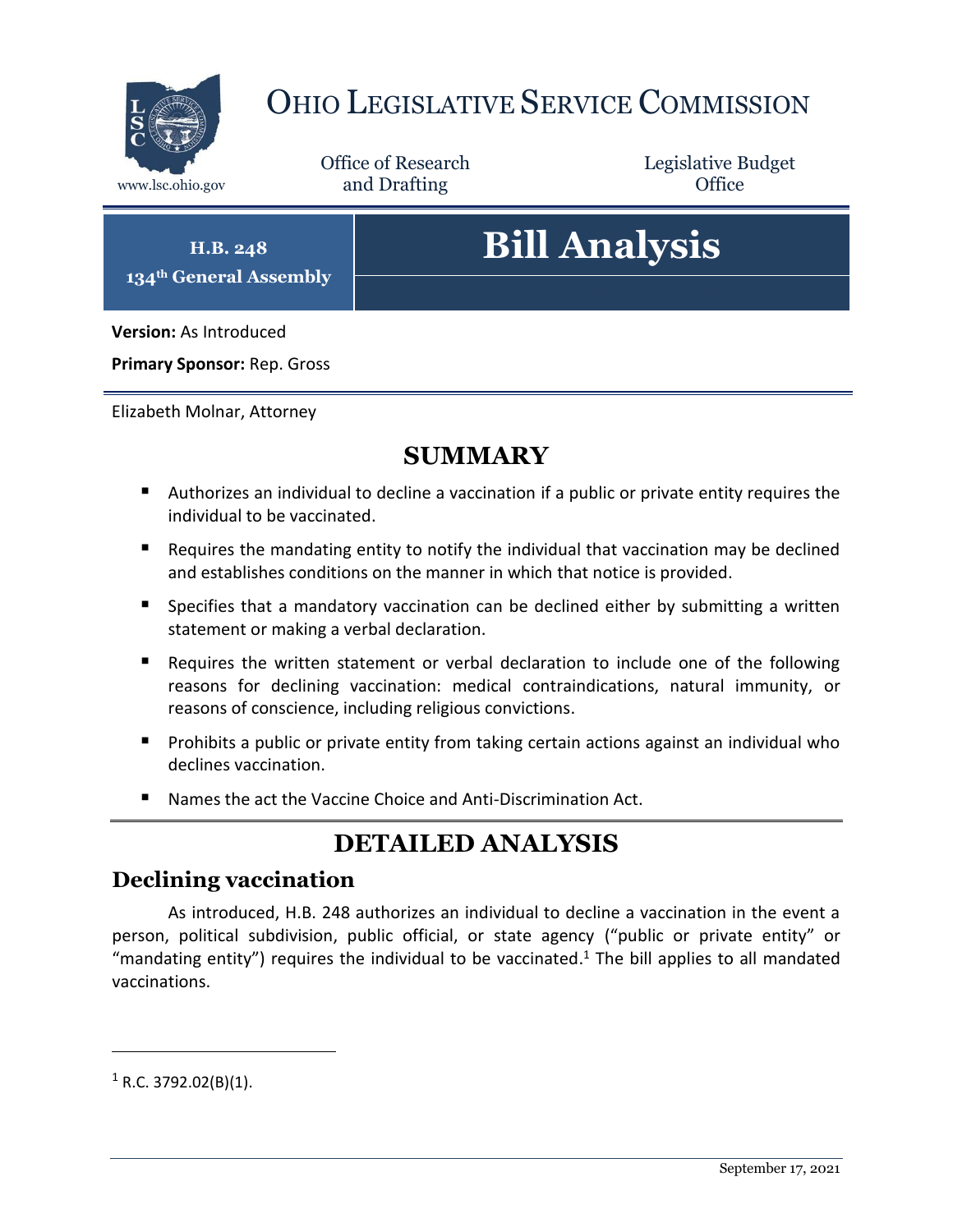#### **Definitions**

- "**Person**" includes an individual, corporation, business trust, estate, trust, partnership, and association.
- "**Political subdivision**" means a county, township, municipal corporation, school district, or other body corporate and politic responsible for governmental activities in a geographic area smaller than that of the state. Political subdivision also includes a board of health of a city or general health district.
- "**Public official**" means any officer, employee, or duly authorized representative or agent of a public office.
- "**State agency**" means every organized body, office, agency, institution, or other entity established by the laws of the state for the exercise of any function of state government. State agency also includes every institution or organization that receives any support from the state.<sup>2</sup>

#### **Process for declining vaccination**

In order to decline a vaccination under the bill, an individual must either (1) submit to the mandating entity a written statement in which the individual declines to be vaccinated or (2) verbally declare to the mandating entity that the individual declines to be vaccinated. With respect to a minor individual, to decline vaccination, the minor's parent or guardian must submit the written statement or make the verbal declaration.

The bill requires a written statement or verbal declaration to include at least one of the following reasons for declining vaccination:

- Medical contraindications:
- Natural immunity;
- Reasons of conscience, including religious convictions.<sup>3</sup>

The bill specifies that when declining vaccination, the individual or, in the case of a minor, the minor's parent or guardian, cannot be required to do anything beyond submitting the written statement or making the verbal declaration.<sup>4</sup>

#### **Duties of mandating entity**

The bill requires a public or private entity that mandates vaccination to notify an individual that the individual may decline the vaccination. When notifying, the mandating entity must do all of the following:

 $\overline{a}$ 

 $2$  R.C. 3792.02(A).

 $3$  R.C. 3792.02(B)(2) and (3).

 $4$  R.C. 3792.02(B)(4).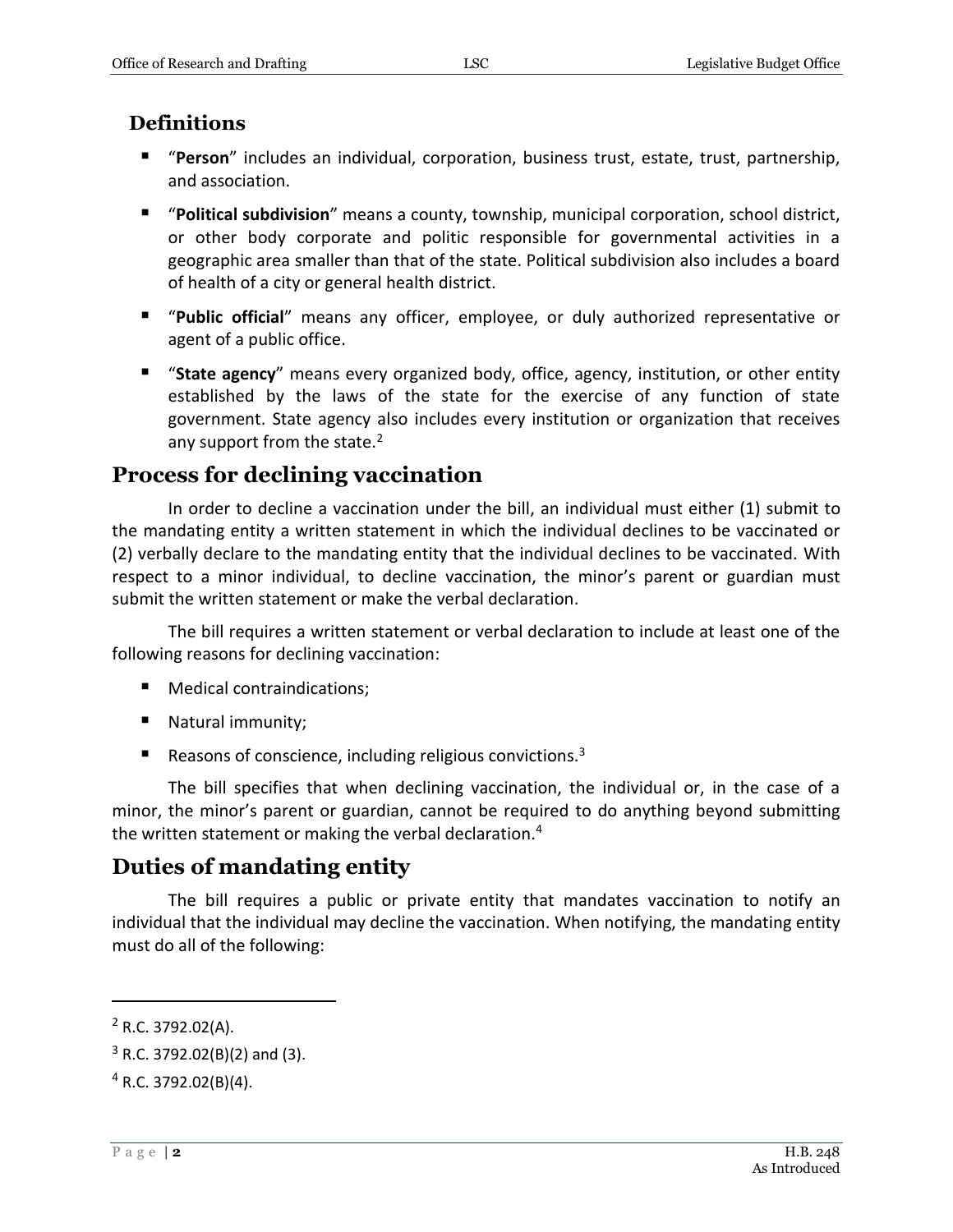- **Provide the notice in the same manner, communication, frequency, timing, and font in** which the entity notified the individual of the vaccination requirement;
- Specify the available exemptions;
- Explain that a vaccination may be declined either by written statement or verbal declaration.<sup>5</sup>

The bill also requires the mandating entity to accept the written statement or verbal declaration in the format it was received.<sup>6</sup>

#### **Prohibited actions**

When an individual declines vaccination, the bill prohibits the public or private entity from doing any of the following:

- Discriminating against the individual;
- Denying the individual service or access to the entity;
- Segregating the individual;
- Requiring the individual to wear a facial covering or other vaccination status label;
- Otherwise penalizing the individual financially or socially.

It further prohibits the entity from disclosing or otherwise making public an individual's vaccination exemption status.<sup>7</sup>

#### **School and child care immunizations**

The bill states that its provisions, including those governing the manner in which notice of exemptions from mandatory vaccination is provided and the process by which vaccination may be declined, also apply to the state-mandated vaccines for school children, children enrolled in child care, and child care staff.<sup>8</sup> Note, however, that the bill does not specifically amend the existing statutory law concerning school child and child care immunizations and exemptions.<sup>9</sup>

#### **Special vs. general provisions**

The bill specifies that its provisions prevail over any conflicting provisions in a general law, present or future, to the extent of the conflict. But, if any such general law contains a

 $\overline{a}$ 

 $5$  R.C. 3792.02(C).

 $6$  R.C. 3792.02(B)(2).

 $7$  R.C. 3792.02(D).

 $8$  R.C. 3792.02(E).

<sup>9</sup> R.C. 3313.671, 5104.014, 5104.015, 5104.017, 5104.018, and 5104.019, not in the bill.